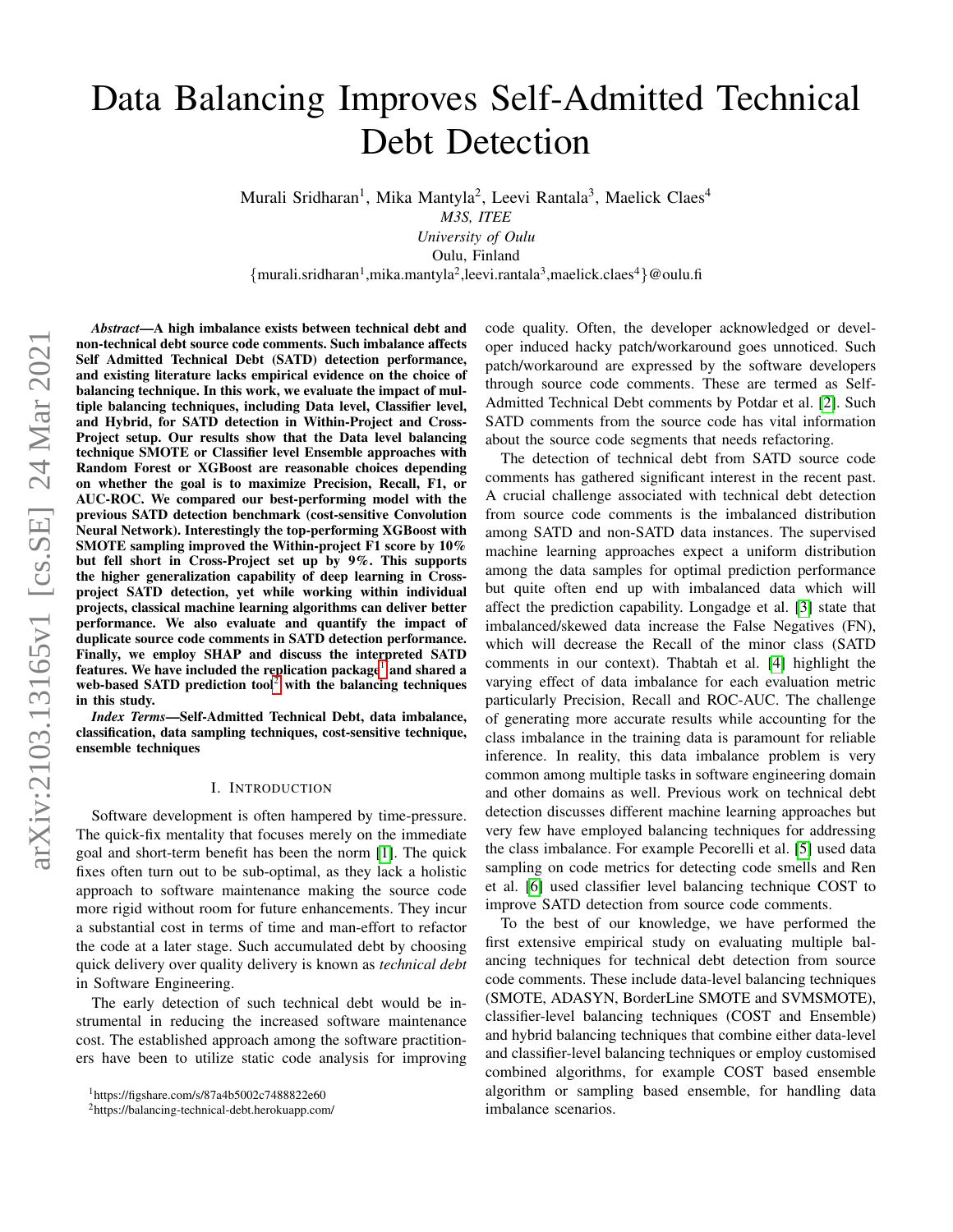We empirically evaluate three categories of balancing techniques and their impact on technical debt detection from source code comments using regression, bagging and boosting classifiers. More specifically, we compare the performance, in terms of precision, recall, F1 score and area under the ROC curve (ROC-AUC), against the BASELINE approach which employs the same classifier without COST or data sampling balancing techniques. Our results enable software engineering researchers and practitioners to choose relevant balancing technique depending on the use case and the evaluation metric in focus.

In this paper, we answer the following research questions:

- Balancing the Imbalanced Data: Main RQ Which balancing technique contribute to better Technical Debt Detection in highly imbalanced source code comments data?
	- RQ 1 Precise detection of SATD comments: Which balancing technique consistently contribute to better precision in classifying SATD comments?
	- RQ 2 Extensive detection of SATD comments: Which balancing technique consistently contribute to better recall while classifying SATD comments?
	- RQ 3 Improving distinction capability of classifier for SATD detection: Which balancing technique consistently improve the distinction capability of the machine learning model (ROC-AUC) to distinguish between SATD and non-SATD comments?
	- RQ 4 Balancing Precision and Recall for SATD Detection: Which balancing technique consistently improve the overall classification performance (F1) for detecting SATD comments?

Our main contributions in this paper include:

- Evaluation of multiple balancing schemes for SATD detection from highly imbalanced source code comments data.
- Recommendations for choosing a balancing technique for SATD detection through source code comments, depending on the evaluation metric in focus.
- Impact analysis of data level, classifier level and hybrid balancing techniques on evaluation metrics such as Precision, Recall, F1 and ROC-AUC scores.
- Web-based SATD detection tool in batch and online modes based on the data from 10 open source projects.
- Replication package of our experiments for verification and further extension.

The rest of this paper is organized as follows. First, in Section [II,](#page-1-0) we discuss the evolution of TD and the past works associated with the detection of technical debt. In Section [III,](#page-2-0) we discuss the classifiers, data characteristics, and the different balancing techniques studied in this work. We tabulated and discussed our experimental results in Section [IV.](#page-4-0) In Section [V,](#page-7-0) we discuss the technique used for feature interpretation and the impact of balancing techniques on features. We discuss the implications associated with choosing an appropriate balancing technique in Section [VI.](#page-8-0) The potential factors that could

mine the validity of our results are elaborated in Section [VII.](#page-9-4) We conclude with our main findings from this study in Section [VIII](#page-9-5) followed by acknowledgements.

## II. BACKGROUND

# <span id="page-1-0"></span>*A. Technical Debt*

The Technical Debt (TD) metaphor originates from the early 90's, when Cunningham said that shipping immature code resembles like taking a debt [\[7\]](#page-10-2). TD as a category does not represent a uniform type of debt. Previous study by Alves et al. [\[8\]](#page-10-3) lists 13 categories for TD including architectural debt, code debt, design debt and people debt. The most recent definition for TD can be found from Avgeriou et al.'s. [\[9\]](#page-10-4) work, where it is defined as:

In software-intensive systems, technical debt is a collection of design or implementation constructs that are expedient in the short term, but set up a technical context that can make future changes more costly or impossible. Technical debt presents an actual or contingent liability whose impact is limited to internal system qualities, primarily maintainability and evolvability.

In 2014, Potdar et al. [\[2\]](#page-9-1) coined the term self-admitted technical debt (SATD). SATD is a subset of TD, where the developers have left a note admitting that they intentionally incurred TD. The software practitioners leave comments in the source code which is crucial for detecting SATD in the source code. These have two significant benefits, firstly, it is easier and more efficient to detect SATD from source code, and it also does not need to rely on predefined metrics which are difficult to determine as suggested by Maldonado et al. [\[10\]](#page-10-5).

# *B. Machine Learning in SATD Detection*

Zampetti et al. [\[11\]](#page-10-6) studied how five machine learning techniques were able to recommend the software practitioners when to admit design debt using structural and readability metrics from source code and warnings from static analysis tools. They achieved an average precision 0.5 and recall 0.52 for SATD detection within project. For cross-project SATD detection they achieved 0.67 precision and 0.55 recall. Unlike them, we do not study different code metrics, but rather evaluate the impact of multiple balancing schemes using different machine learning techniques when detecting SATD from source code comments.

Maldonado et al. [\[10\]](#page-10-5), developed a maximum entropy classifier for detecting design and requirement SATD from code comments. The classifier builds a maximum entropy model, which is described to be equivalent to multi-class regression model. Their data set consist of 10 projects, which represent different application domains. They used leave-one-out crossproject validation, which means that the classifier was trained on 9 projects and tested against the one which was left out. They achieved an average F1 of 0.620 (min. 0.470, max. 0.814) for design SATD, and F1 of 0.403 (min. 0.154, max. 0.804) for requirement SATD.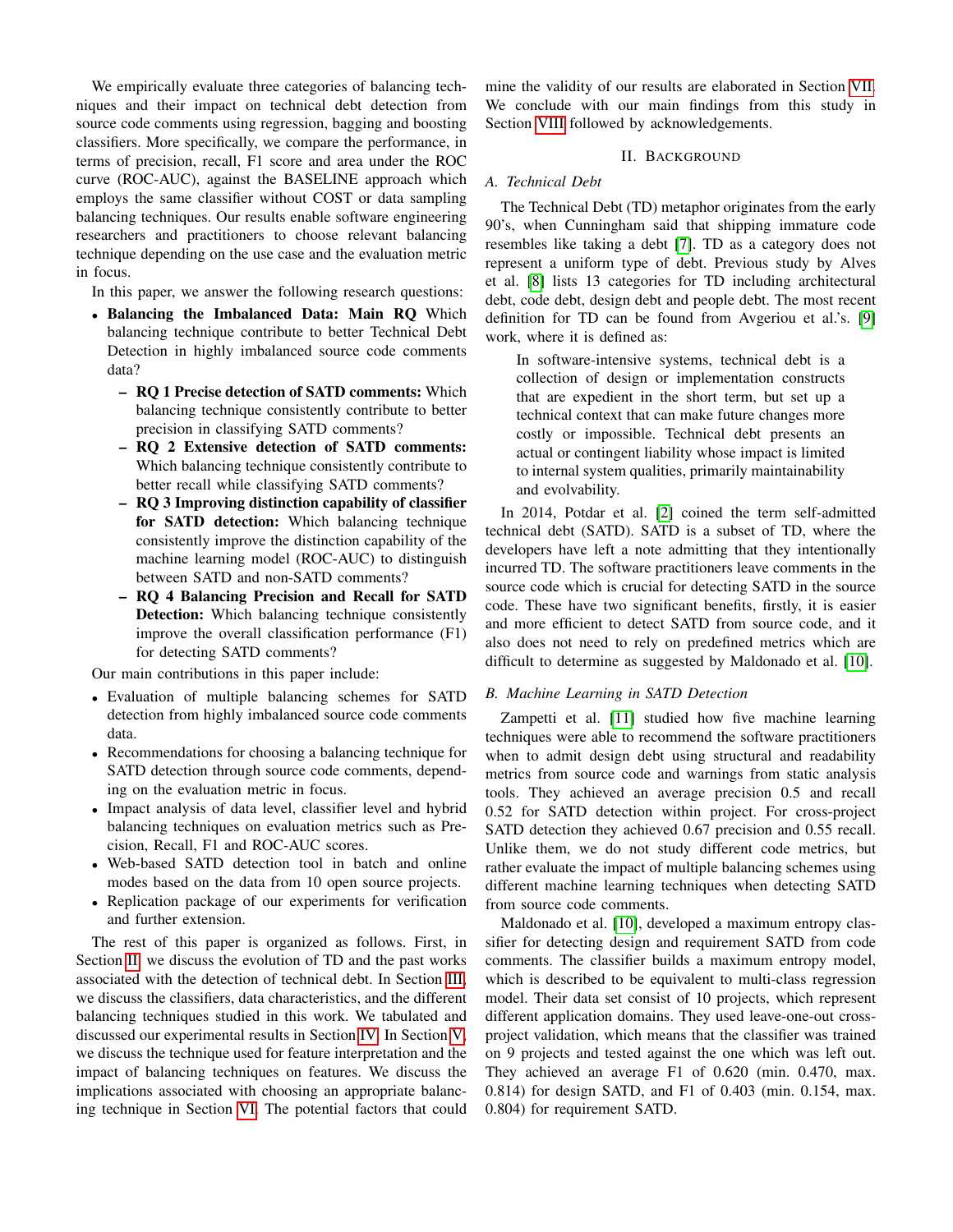In another related work by Huang et al. [\[12\]](#page-10-7), they developed a machine learning model, which relied on several sub-classifiers. Each of the sub-classifiers used Naive Bayes (NB) multinomial with feature selection technique, and the classification of whether a code comment has SATD or not was based on majority voting done by these classifiers. The data set consisted of 8 different open source projects. Each sub-classifier was trained with leave-one-out cross-project validation, where they used 7 projects for training, and left one project out for testing. Each sub-classifier left out a different project. They achieved an average F1 of 0.737 (min. 0.518, max. 0.841).

Ren et al. [\[6\]](#page-10-1), trained a Convolution Neural Network (CNN) for SATD detection from source code comments using data from of 10 open source Java projects. They evaluated their approach in Within and Cross-project setup. For Withinproject they obtained an average F1 of 0.752 (min. 0.445, max. 0.932), and for Cross-Project the average F1 was 0.766 (min. 0.599, max. 0.878).

## *C. Imbalanced Data*

Technical Debt detection through source code comments suffers from imbalanced data problem. Besides SATD detection [\[6\]](#page-10-1), it has also been investigated on code smell detection [\[5\]](#page-10-0), [\[13\]](#page-10-8).

Ren et al. [\[6\]](#page-10-1), in their work experiment with normal and weighted cross-entropy loss functions. For addressing imbalance in data, they employed COST (assigning class weight). For weight calculation, *n* represent the total number of SATD comments, and  $m$  the total amount of non-SATD comments

- SATD Comment Weight  $=\frac{n}{n+m}$
- Non-SATD Comment Weight  $=$   $\frac{m}{n+m}$

The CNN with weighted cross-entropy loss function produced better results than the CNN using normal cross-entropy loss function. The authors note that the effectiveness of the weighted cross-entropy loss function increased based on the imbalance in the data [\[6\]](#page-10-1).

Huang et al. [\[12\]](#page-10-7) employed feature selection technique to extract features from source code comments during training. They extracted features from 8 open source projects and combined multiple classifiers into a composite classifier for SATD comments detection task. They claimed a performance improvement of 409% over the work by Potdar et al. [\[2\]](#page-9-1).

In [\[13\]](#page-10-8), the authors investigated five different data balancing methods when detecting code smells with source code metrics. They examined 125 releases from 13 open source systems from a dataset introduced in previous study [\[5\]](#page-10-0). The dataset contained over 8,500 manually validated code smells. Even with such high sounding number, the code smells formed a very small minority in the data. One example is the instance of God Class smell, which at its highest count in a release formed only around 1% of all the classes present in that release [\[5\]](#page-10-0). To overcome this problem, the authors in [\[13\]](#page-10-8) tried five different data balancing methods, which were Class Balancer, resampling with balancing the dataset, SMOTE, Cost Sensitive Classifier and One Class Classifier. When compared to the BASELINE of no data balancing, the authors report highest performance overall with SMOTE, although there were differences between different smells. Our work is the first extensive empirical study to address the data imbalance for NLP-based SATD detection. We extend Pecorelli et al., [\[13\]](#page-10-8) by evaluating multiple variants of SMOTE and include COST, Bagging, Boosting (classifier level ensemble techniques), and hybrid techniques for SATD detection from source code comments. We focus on the impact of balancing technique on evaluation metrics and provide a recommendation for each metric for both Within-Project and Cross-Project SATD detection from empirical results.

## III. METHODOLOGY

<span id="page-2-0"></span>In this section we describe the dataset used, discussed the various balancing techniques employed in our empirical study along with the experiment set up and evaluation criteria.

## *A. Machine learning classifiers*

Cruz et al. [\[14\]](#page-10-9) empirically evaluated seven different machine learning algorithms for bad smell detection and found Random Forest and XGBoost achieved better overall performance. They have acknowledged the imbalanced data distribution in their data but have not employed explicit data balancing technique. This created undue advantage for the machine learning ensemble algorithms Random Forest and XGBoost which employ implicit balancing and are categorized under algorithm level (classifier level) balancing techniques, refer in [III-B2.](#page-3-0) In our study, we include three machine learning classifiers: Regression (Logistic Regression), Bagging (Random Forest) and Boosting (XGBoost). We choose Logistic regression for its superior performance in binary classification and its widespread usage in the past for NLP related tasks in software engineering [\[14\]](#page-10-9)–[\[17\]](#page-10-10). Random Forest [\[18\]](#page-10-11), is an ensemble algorithm (classifier level balancing technique explained in [III-B2\)](#page-3-0), based on the Bagging concept proposed by Breiman et al. [\[19\]](#page-10-12). It is aimed at reducing the variance associated with a model to increase the prediction capability. Random Forest has shown significant performance improvement in many software engineering tasks [\[11\]](#page-10-6), [\[14\]](#page-10-9), [\[20\]](#page-10-13)–[\[22\]](#page-10-14). XGBoost, proposed by [\[23\]](#page-10-15) is a scalable, tree-based ensemble algorithm based on the Boosting concept proposed by Freung and Shapire [\[24\]](#page-10-16).

#### *B. Balancing Techniques*

The balancing techniques could be broadly categorized into three groups which include Data Level techniques, Classifier Level techniques and Hybrid techniques, see Figure [1.](#page-2-1)



<span id="page-2-1"></span>Fig. 1. Balancing Techniques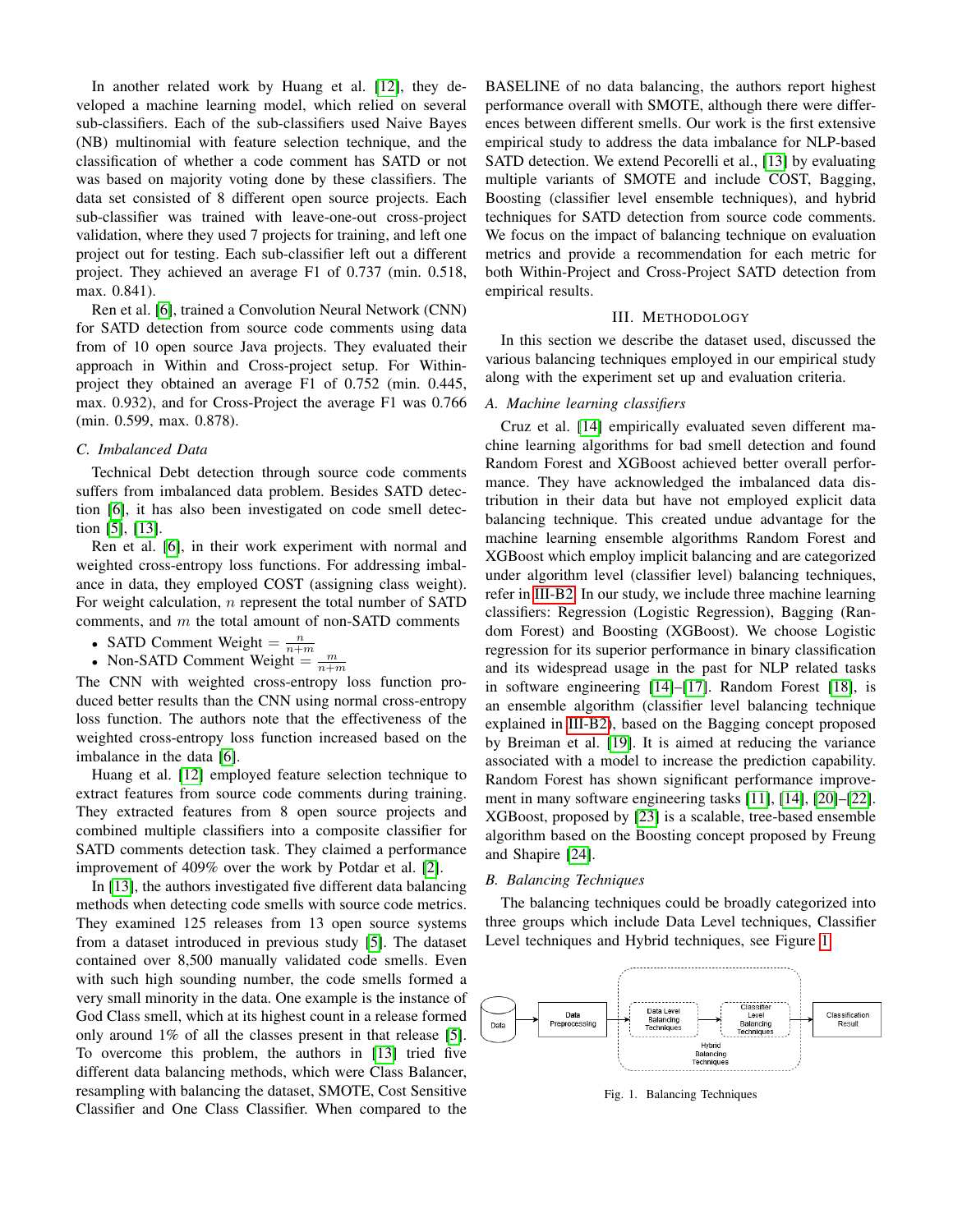*1) Data Level Techniques:* These techniques primarily focus on different data sampling schemes to reduce the skewness ratio in a dataset. Data Sampling is a host of techniques that transforms the distribution of the dataset with the objective of reducing the imbalance ratio in the dataset. Such schemes could be grouped into two categories, Oversampling and Undersampling. Oversampling is creating new samples from minority class either by mere duplication or by synthesizing samples. Undersampling is reducing the data samples from majority class by removing or selecting a subset of data samples. Multiple research including [\[25\]](#page-10-17)–[\[27\]](#page-10-18) establish the significance of oversampling over undersampling techniques. We include multiple variants of oversampling technique in our study.

*a) SMOTE:* One of the widely used oversampling technique, Synthetic Minority Oversampling Technique (SMOTE) [\[28\]](#page-10-19). In this, the minority class is over-sampled and new samples are formed based on randomly chosen samples that are close to each other. At first, random neighbours that are close to each other in the minority class are identified, then new samples are synthesized between any two neighbours and the same is replicated with other chosen neighbours. SMOTE has received a lot of success in data mining community. This success has been attributed to four factors, which are its simplicity, adaptability, generalizability and performance improvements [\[29\]](#page-10-20).

*b) Borderline SMOTE:* Another variant of SMOTE, wherein data samples are not synthesized from the minority class randomly but with a specific target scheme. Borderline SMOTE (BLINE) was developed [\[30\]](#page-10-21) with the focus to reduce the misclassification rate. The focus is on those data samples that are incorrectly classified and are lying near the ambiguous decision boundary of any two class X and Y. The target scheme is such that the data samples are synthesized near the decision boundary which segregates a class X from another class Y.

*c) ADASYN:* Adaptive Synthetic (ADASYN) sampling is a SMOTE-based over-sampling technique. The target scheme for this sampling technique is such that the new samples are synthesized in those areas where the density of the data samples is sparse, or where they are very few instances. The data samples in the high density regions are left undisturbed. This technique [\[31\]](#page-10-22) has claimed to account for correct classification of difficult instances as it adaptively shifts the decision boundary.

*d) SVMSMOTE:* SVMSMOTE(SVMSMT) is another SMOTE based over-sampling technique which employs SVM algorithm [\[32\]](#page-10-23) to generate synthetic samples. The target scheme for synthesizing new samples of SVMSMOTE algorithm is focused around the hyperplane that separates each class.

<span id="page-3-0"></span>*2) Classifier Level Techniques:* Typically, the balancing schemes implemented inherently in the classification algorithms are referred to as classifier-level balancing techniques. Such techniques include, COST (assigning class weight) and a group of homogeneous classifiers (Bagging and Boosting) collectively working on the data samples for classification or prediction task. The ensemble algorithms Random Forest and XGBoost are explored as balancing techniques in [\[33\]](#page-10-24)–[\[36\]](#page-10-25). Another classifier level technique is COST (or class weighted) in which higher weights are assigned to the class samples which are less in the training set so that it would penalize the model more during training for every incorrect prediction of the less represented class. This technique is simpler and efficient as it does not involve additional step of sample synthesis as in data sampling techniques.

*3) Hybrid Techniques:* The hybrid balancing technique combines multiple balancing techniques to effectively handle the imbalance scenario. The ensemble technique which can handle the imbalance scenario is further augmented with either sampling or cost balancing techniques. In our study, we explore, Random Forest and XGBoost ensemble classifiers augmented with sampling and cost techniques.

# *C. Dataset*

For our experiments, we use the dataset created with 10 open source Java projects from Maldonado et al. [\[10\]](#page-10-5). In their work, they extract and filter the source code comments from the 10 open source projects using heuristics including removal of license comments, task annotations, Javadoc comments and automatically-generated comments. The filtered comments were manually labelled and grouped into the following categories: Requirement Debt, Design Debt, Implementation Debt, Test Debt, Documentation Debt and Non-Technical Debt. We consolidated all the types of TD into a single TD class to facilitate binary classification. We have two classes: SATD and non-SATD class for simplicity and easier evaluation across several balancing techniques. Table [I](#page-3-1) lists the statistics of the source code comments data.

TABLE I DATASET STATISTICS

<span id="page-3-1"></span>

| Project           | <b>Release</b> | # of<br>Cmnts [6] Cmnts* | # of  | <b>SATD</b> | $\%$ of | $%$ of<br><b>SATD Non-SATD</b> |
|-------------------|----------------|--------------------------|-------|-------------|---------|--------------------------------|
| <b>Apache Ant</b> | 1.7.0          | 4,137                    | 2.992 | 123         | 4.11    | 95.89                          |
| <b>ArgoUML</b>    | 0.34           | 9,548                    | 4,725 | 1,137       | 24.06   | 75.94                          |
| Columba           | 1.4            | 6,478                    | 3.842 | 158         | 4.11    | 95.89                          |
| <b>EMF</b>        | 2.4.1          | 4.401                    | 2.382 | 81          | 3.40    | 96.60                          |
| <b>Hibernate</b>  | 3.3.2          | 2,968                    | 2,458 | 423         | 17.21   | 82.79                          |
| <b>JEdit</b>      | 4.2            | 10.322                   | 4.506 | 228         | 5.06    | 94.94                          |
| <b>JFreeChart</b> | 1.0.19         | 4.423                    | 2,280 | 106         | 4.65    | 95.35                          |
| <b>JMeter</b>     | 2.10           | 8,162                    | 4,029 | 314         | 7.79    | 92.21                          |
| <b>JRuby</b>      | 1.4.0          | 4.897                    | 2,991 | 458         | 15.31   | 84.69                          |
| Squirrel          | 3.0.3          | 7,230                    | 4,219 | 216         | 5.12    | 94.88                          |
| Average           |                | 6.257                    | 3.442 | 324         | 9.08    | $90.\overline{91}$             |

\*After Duplicate Removal and Pre-processing in our study

# <span id="page-3-2"></span>*D. Processing Code Comments*

We processed the code comments using following steps:

• Duplicate removal: Duplicate comments are those that appear more than once in the training data. Example: '// Need to calculate this... just fudging here for now' source code comment appear three times in the training data. We identified such duplicates and removed 23,511 (37.75%) duplicate source code comments from the training data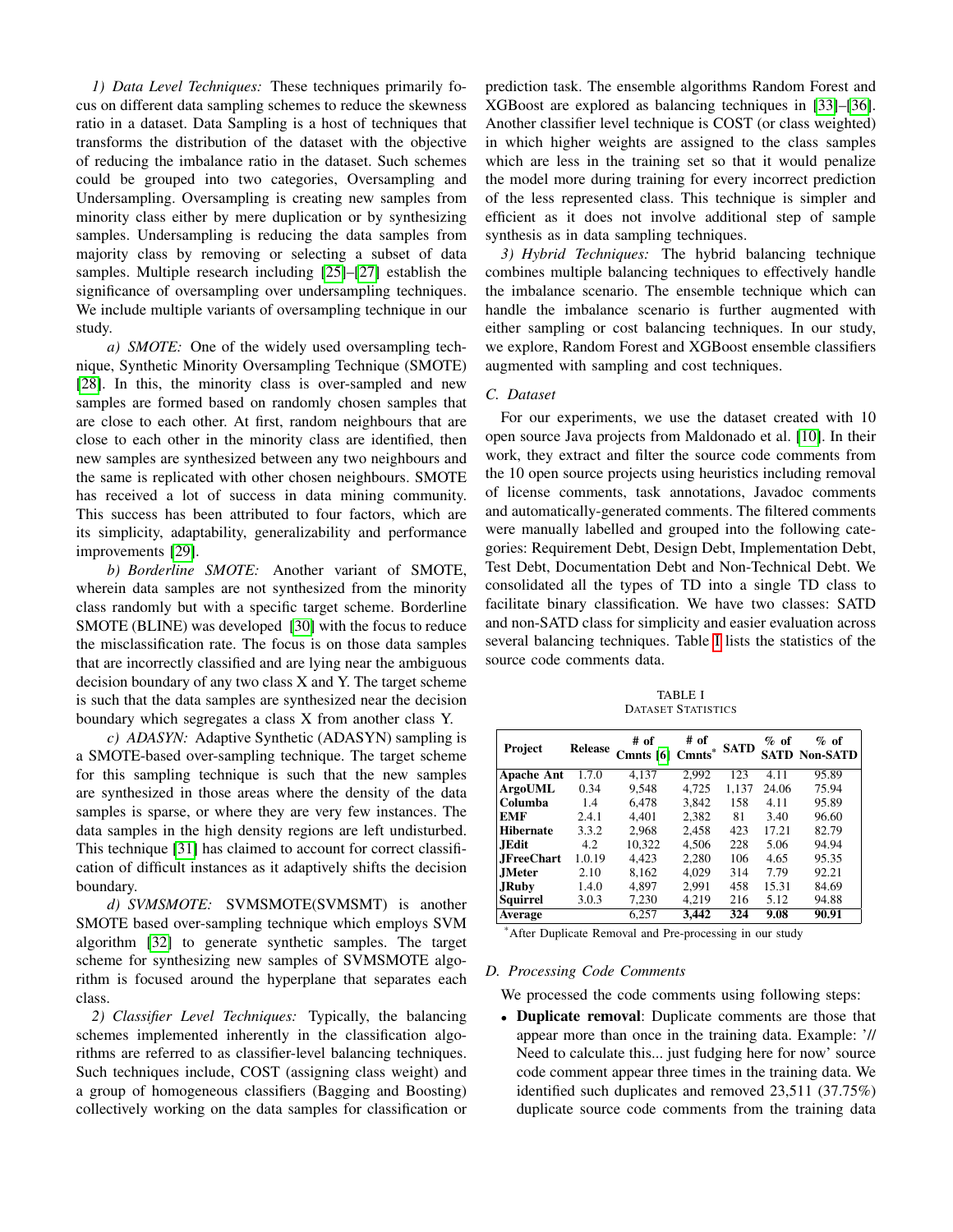used in Ren et al.'s [\[6\]](#page-10-1) neural network based SATD detection.

- Special Character and Hyperlink Removal: We removed special characters including #,  $[0, \&, \langle, \cdot, \cdot, \cdot, \cdot \rangle, ],$ , removed hyperlink references, truncated multiple spaces into single space and removed newline character.
- Stop word removal: We lower-cased the entire corpus, then stop-words including 'is', 'was', 'the', 'of', etc., which were very high in numbers and did not contribute to SATD feature detection were removed. We utilized the NLTK package [\[37\]](#page-10-26) for removing the stop words from the dataset.
- Lemmatization: We employed WordNet Lemmatizer to convert the words to its respective base form depending on the context.
- Restricting hollow comments: We removed comments with only words such as 'ff', 'hhh', etc., that does not convey any meaning and included only those comments whose length is greater than 3 characters.

The actual dataset employed by Ren et. al, [\[6\]](#page-10-1) for SATD classification had 62,566 source code comments. After performing all the pre-processing as discussed previously, the dataset used in our study consists of 34,424 source code comments, from which 3,248 were categorized as SATD. The percentage of SATD instances across projects ranges between 3.40% to 24.06%. On average each project has 3,442 source code comments, of which 324 (9.08%) are SATD comments.

## *E. Experiment Configuration*

*a) System Setup:* Logistic Regression, Random Forest and XGBoost models are implemented with Python based Scikit-Learn [\[38\]](#page-10-27) library. All the oversampling algorithm implementation is based on python based imbalanced-learn API [\[39\]](#page-10-28) with the sampling rate as 1.0 to ensure even class split between SATD and non-SATD classes. All experiments are executed as batch jobs in a HPC environment equipped with NVIDIA Tesla V100 GPU with 16 GB of memory.

*b) Experiment Setup:* We replicated the experiment set up from Ren et al. [\[6\]](#page-10-1) to evaluate and compare with COST based Convolutional Neural Network. They used 90% of stratified data samples from each open source project for training. Further, from the 90% data, a stratified split of 10% of data are used for cross-validation and 80% is used for training the model. The data instances were stratified based on their label indicating SATD instances or not. The trained model is evaluated on the remaining 10% unseen test data in each open source project. The same experiment configuration is replicated for all the classifiers studied in this paper for Within-Project setup. For Cross-Project, for each of the 10 target projects, we used data from 9 projects as training data and evaluated the trained model on the target project which serves as the test data. We performed 10 fold cross-validation for both Within and Cross project setup.

# *F. Evaluation Criteria*

We include four evaluation metrics for all our experiments, which include Precision, Recall, F1 and ROC-AUC scores. All the mentioned metrics are calculated based on the number of True Positive (TP), True Negative (TN), False Positve (FP) and False Negative (FN). TP indicate the number of correctly classified SATD comments, TN indicate the number of correctly classified non-SATD comments, FP indicate the number of incorrectly classified non-SATD comments, and FN indicate the number of incorrectly classified SATD comments.

*a) Precision:* In our experimental context, this metric represents the ratio of those comments that are precisely classifed as SATD comments among all the comments subjected to prediction including both SATD and non-SATD comments. It is calculated as:

$$
Precision = \frac{TP}{TP + FP}
$$

*b) Recall:* This metric represents the ratio of actual SATD comments that are correctly classified as SATD comments. It is also known as the true positive rate or sensitivity of the classifier. It is calculated as:

$$
Recall = \frac{TP}{TP + FN}
$$

*c) F1:* This metric represents the accuracy of the classifier based on the both precision and recall. It is calculated as:

$$
F1 = 2 \times \frac{P \times R}{P + R}
$$

It is the harmonic mean of precision and recall which would account for the variance of each metric respectively.

*d) ROC-AUC:* This metric represents the overall ability of the classifier to differentiate between SATD and non-SATD comments. This value represents the area under the Receiver Operating Characteristic curve which is based on the True Positive Rate and False Positive rate of the classifier. Typically, the value ranges between 0.5, being the lowest and 1.0, being the highest. The higher the ROC-AUC value, the better is the classifier ability to differentiate between SATD and non-SATD comments.

# IV. STUDY RESULTS

<span id="page-4-0"></span>Here we tabulate and evaluate the impact of multiple balancing techniques for each metric, including Precision, Recall, ROC-AUC, and F1. We compare the balancing techniques against the BASELINE method with the same classifier without COST or Sampling balancing techniques. The data used for all these evaluations are based on clean data after duplicates removal as mentioned in section [III-D.](#page-3-2)

# *A. RQ 1 Precise detection of SATD comments*

Here, our objective is to determine the balancing technique that consistently contribute to more precise detection of SATD comments in highly imbalanced data. Tables [II](#page-5-0) lists the Precision scores for both Within and Cross-Project set up respectively.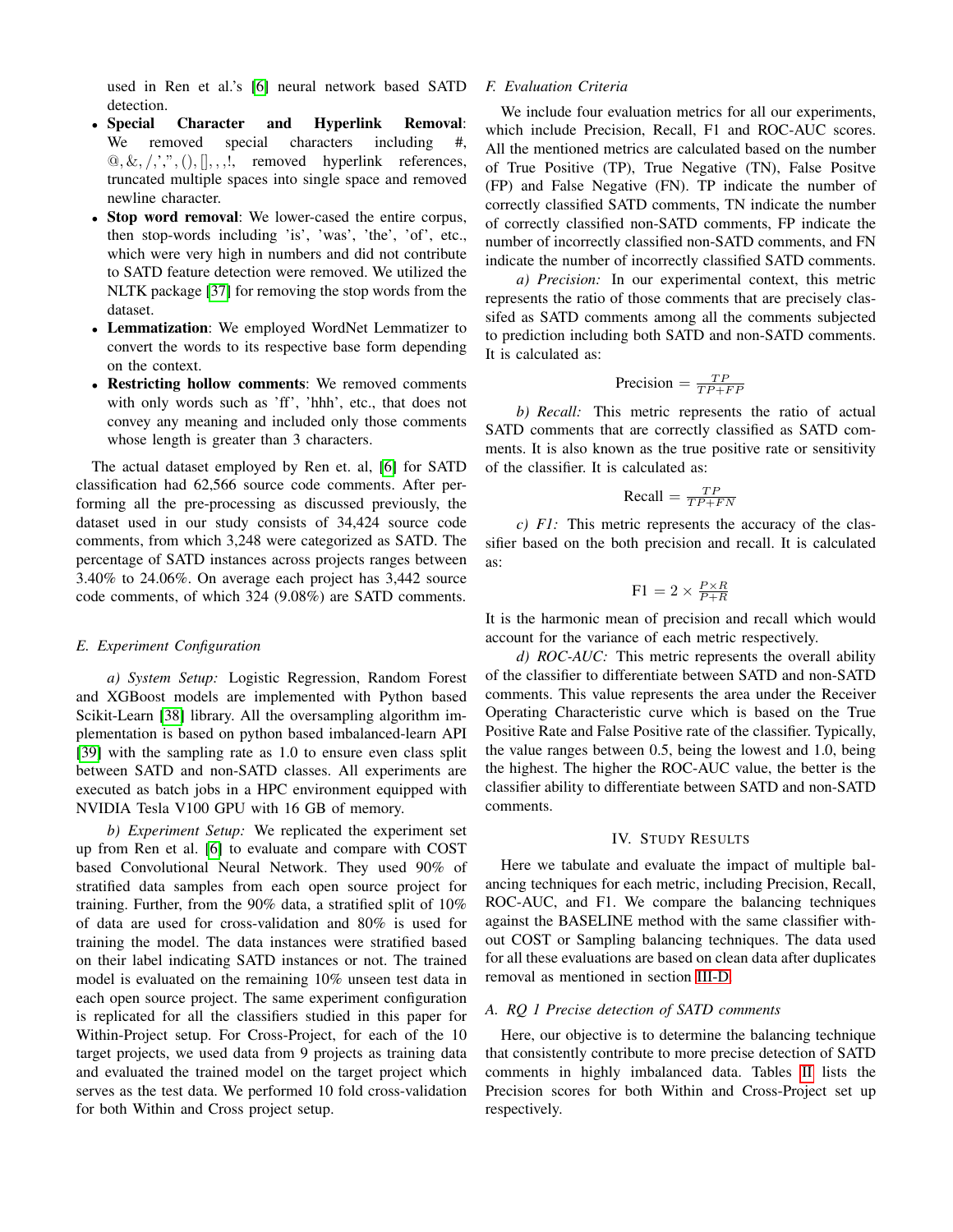<span id="page-5-0"></span>TABLE II CONSOLIDATED RESULTS: WITHIN-PROJECT AND CROSS-PROJECT PRECISION SCORES

| <b>SCHEME</b>                   |                 |               |                    |                       |       |  |
|---------------------------------|-----------------|---------------|--------------------|-----------------------|-------|--|
| Within-Project                  |                 | <b>HYBRID</b> |                    |                       |       |  |
|                                 | <b>METHOD</b>   | LR            | RF                 | <b>XGB</b>            | Avg.  |  |
|                                 | <b>BASELINE</b> | 0.710         | 0.898              | $0.839^{w}$           | 0.816 |  |
| <b>COST</b><br><b>SENSITIVE</b> | <b>WEIGHTED</b> | $0.743^b$     | 0.904              | 0.788                 | 0.812 |  |
|                                 | <b>SMOTE</b>    | 0.779         | 0.904              | $0.851^{w}$           | 0.845 |  |
| <b>DATA</b>                     | <b>BLINE</b>    | $0.825^{bw}$  | 0.902              | 0.816                 | 0.848 |  |
| <b>SAMPLING</b>                 | <b>ADASYN</b>   | 0.776         | 0.905              | 0.804                 | 0.828 |  |
|                                 | <b>SVMSMT</b>   | $0.850^{bw}$  | 0.895              | $0.835^{w}$           | 0.860 |  |
|                                 | Avg.            | 0.780         | 0.901              | 0.822                 |       |  |
| Cross-Project                   |                 |               |                    |                       |       |  |
|                                 | <b>BASELINE</b> | $0.885^{ws}$  | $0.893^{s}$        | $0.863$ <sup>ws</sup> | 0.880 |  |
| <b>COST</b><br><b>SENSITIVE</b> | WEIGHTED        | 0.623         | 0.881 <sup>s</sup> | 0.713                 | 0.739 |  |
|                                 | <b>SMOTE</b>    | 0.690         | 0.788              | 0.764                 | 0.747 |  |
| <b>DATA</b>                     | <b>BLINE</b>    | $0.724^{w}$   | 0.825              | 0.810                 | 0.786 |  |
| <b>SAMPLING</b>                 | <b>ADASYN</b>   | 0.683         | 0.744              | 0.793                 | 0.740 |  |
|                                 | <b>SVMSMT</b>   | $0.719^{w}$   | 0.854              | 0.811                 | 0.795 |  |
|                                 | Avg.            | 0.721         | 0.831              | 0.788                 |       |  |

Highest score is bolded and lowest score is underlined.

b,w,s - Statistically significant change from baseline, weighted, and sampling respectively based on Wilcoxon-Signed Rank test with 95% confidence level

In Within-Project set up, the data sampling balancing technique SVMSMT/BLINE has improved the BASELINE and COST overall. However, the BASELINE ensemble classifier Random Forest has significantly improved precision scores of COST and Sampling techniques of other classifiers. For cross-project SATD detection, the BASELINE has achieved the highest precision score while the COST and the data sampling techniques decreases the precision. Although the BASELINE scores appear almost equivalent, the ensemble classifier Random Forest has the lowest number of FP per TP with 0.11, followed by Logistic Regression with 0.13. Overall, neither COST nor Sampling consistently improve the precision scores over BASELINE across classifiers. The BASELINE ensemble classifier Random Forest contributes more to the precise detection of SATD comments in both Within and Cross-Project setup. However, between COST and sampling technique, the sampling techniques SVMSMT/BLINE has significantly improved the precision scores across all the classifiers over COST, in both Within and Cross-Project setup.

Recommendation: For consistent precise detection of SATD comments from imbalanced data, use classifier level Bagging ensemble technique (Random Forest).

#### *B. RQ 2 Extensive detection of SATD comments*

Our motivation is to determine the balancing technique that consistently contribute to extensive detection of SATD comments in highly skewed data. Tables [III](#page-5-1) lists the Recall scores for both Within and Cross-Project set up respectively.

The Logistic Regression with COST balancing technique achieved the highest Recall scores in both Within and Cross-Project setup with 0.735 and 0.754 respectively. The sampling

<span id="page-5-1"></span>TABLE III CONSOLIDATED RESULTS: WITHIN-PROJECT AND CROSS-PROJECT RECALL SCORES

| <b>SCHEME</b>                   |                 |                    |                    |                    |       |  |  |
|---------------------------------|-----------------|--------------------|--------------------|--------------------|-------|--|--|
| Within-Project                  |                 | <b>HYBRID</b>      |                    |                    |       |  |  |
|                                 | <b>METHOD</b>   | LR                 | RF                 | <b>XGB</b>         | Avg.  |  |  |
|                                 | <b>BASELINE</b> | 0.277              | 0.580              | 0.611              | 0.489 |  |  |
| <b>COST</b><br><b>SENSITIVE</b> | WEIGHTED        | $0.735^{b}$        | 0.586              | $0.730^{bs}$       | 0.684 |  |  |
|                                 | <b>SMOTE</b>    | $0.726^b$          | $0.653^{bw}$       | $0.688^b$          | 0.689 |  |  |
| <b>DATA</b>                     | <b>BLINE</b>    | 0.704              | 0.619              | 0.641              | 0.655 |  |  |
| <b>SAMPLING</b>                 | <b>ADASYN</b>   | $0.731^{b}$        | 0.609 <sup>b</sup> | $0.678^{b}$        | 0.673 |  |  |
|                                 | <b>SVMSMT</b>   | 0.658              | 0.644              | 0.644              | 0.649 |  |  |
|                                 | Avg.            | 0.638              | 0.615              | 0.665              |       |  |  |
| Cross-Project                   |                 |                    |                    |                    |       |  |  |
|                                 | <b>BASELINE</b> | 0.502              | 0.617              | 0.657              | 0.592 |  |  |
| <b>COST</b><br><b>SENSITIVE</b> | <b>WEIGHTED</b> | $0.754^b$          | 0.590              | $0.723^b$          | 0.689 |  |  |
|                                 | <b>SMOTE</b>    | $0.727^b$          | $0.674^{bw}$       | $0.702^b$          | 0.701 |  |  |
| <b>DATA</b>                     | <b>BLINE</b>    | 0.697              | 0.662              | 0.683              | 0.681 |  |  |
| <b>SAMPLING</b>                 | <b>ADASYN</b>   | 0.730 <sup>b</sup> | $0.662^{bw}$       | 0.697 <sup>b</sup> | 0.696 |  |  |
|                                 | <b>SVMSMT</b>   | 0.676              | 0.640              | 0.683              | 0.666 |  |  |
|                                 | Avg.            | 0.681              | 0.641              | 0.691              |       |  |  |

Highest score is bolded and lowest score is underlined.

b,w - Statistically significant change from baseline and weighted respectively based on Wilcoxon-Signed Rank test at 95% confidence level

techniques SMOTE and ADASYN has consistently improved the Recall scores for all three classifiers over the BASELINE in Within and Cross-Project setup. Although the COST technique has recorded the highest recall scores in both the Within and Cross-Project setup, the improvement is not statistically significant over SMOTE and ADASYN sampling techniques. Further, SMOTE and ADASYN consistently improved the BASELINE with a statistically significant change while the COST technique is not consistent across all three classifiers.

Recommendation: For consistent extensive detection of SATD comments from imbalanced data, use SMOTE/ADASYN sampling technique for both Within and Cross-Project setup.

# *C. RQ 3 Improving distinction capability of classifier for SATD detection*

Here our objective is to determine the balancing technique that contributes more to ROC-AUC score. ROC-AUC characterizes the distinctive capability of the machine learning model between technical debt and non-technical debt classes. Tables [IV](#page-6-0) lists the Recall scores for both Within and Cross-Project set up respectively.

The COST balancing technique with Logistic Regression/XGBoost recorded the highest ROC-AUC scores in both Within and Cross-Project setup. The sampling techniques SMOTE/ADASYN consistently improved the BASELINE ROC-AUC scores in both Within and Cross-Project SATD detection. The COST, on the other hand, is not consistent in improving the BASELINE across all the classifiers. Further the top score achieved with COST is not statistically significant over sampling techniques SMOTE/ADASYN. It is evident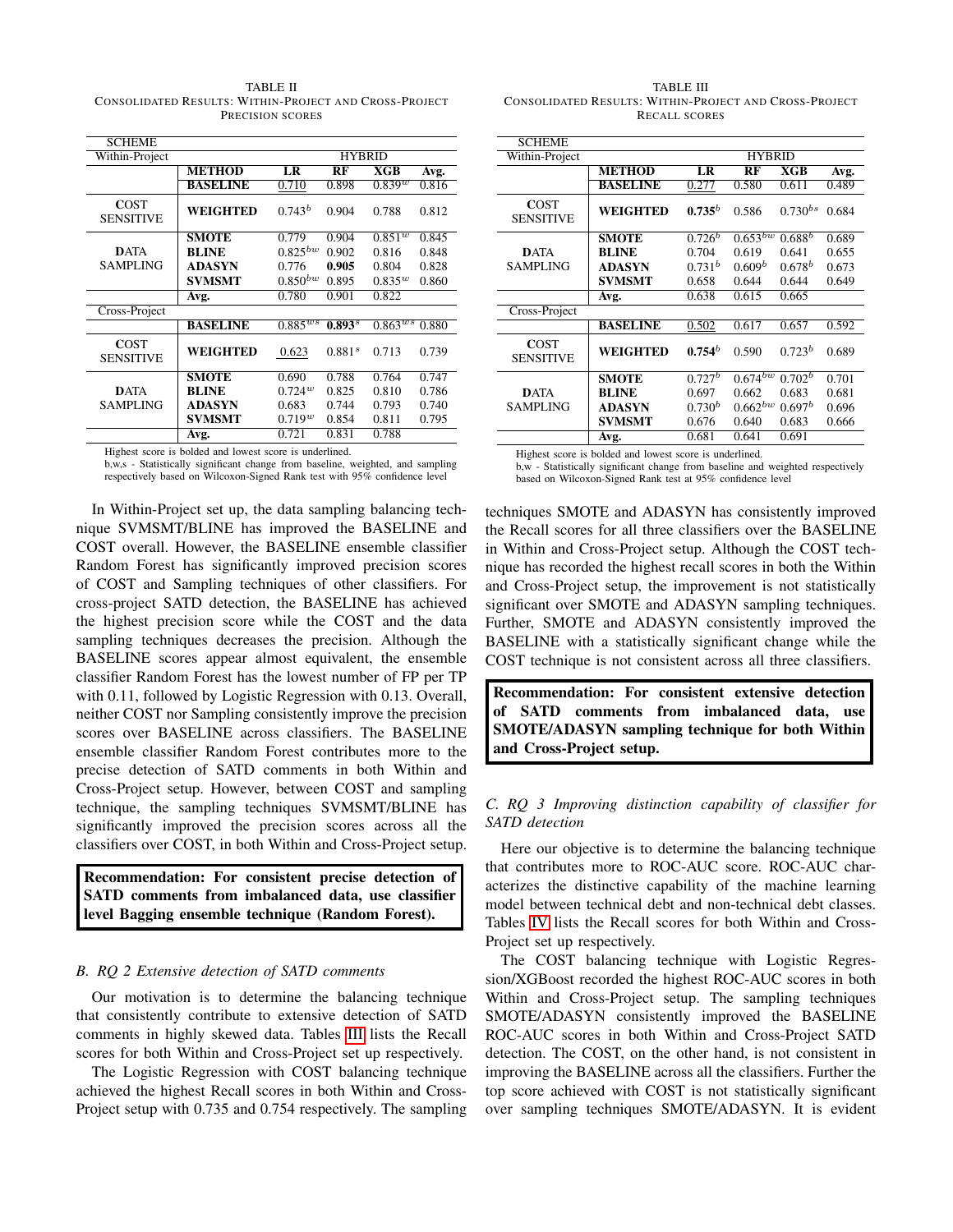<span id="page-6-0"></span>TABLE IV CONSOLIDATED RESULTS: WITHIN-PROJECT AND CROSS-PROJECT AUC **SCORES** 

| <b>SCHEME</b>                   |                 | <b>HYBRID</b> |              |             |       |  |  |
|---------------------------------|-----------------|---------------|--------------|-------------|-------|--|--|
| Within-Project                  |                 |               |              |             |       |  |  |
|                                 | <b>METHOD</b>   | LR            | RF           | XGB         | Avg.  |  |  |
|                                 | <b>BASELINE</b> | 0.636         | 0.786        | 0.799       | 0.740 |  |  |
| <b>COST</b><br><b>SENSITIVE</b> | <b>WEIGHTED</b> | $0.855^{b}$   | 0.790        | $0.857^b$   | 0.834 |  |  |
|                                 | <b>SMOTE</b>    | $0.854^{b}$   | $0.822^{bw}$ | $0.838^{b}$ | 0.838 |  |  |
| <b>DATA</b>                     | <b>BLINE</b>    | 0.844         | 0.806        | 0.814       | 0.821 |  |  |
| <b>SAMPLING</b>                 | <b>ADASYN</b>   | $0.856^{b}$   | $0.818^{b}$  | $0.832^{b}$ | 0.835 |  |  |
|                                 | <b>SVMSMT</b>   | 0.822         | 0.786        | 0.816       | 0.808 |  |  |
|                                 | Avg.            | 0.811         | 0.804        | 0.826       |       |  |  |
| Cross-Project                   |                 |               |              |             |       |  |  |
|                                 | <b>BASELINE</b> | 0.747         | 0.804        | 0.824       | 0.792 |  |  |
| <b>COST</b><br><b>SENSITIVE</b> | <b>WEIGHTED</b> | $0.857^b$     | 0.790        | $0.850^{b}$ | 0.832 |  |  |
|                                 | <b>SMOTE</b>    | $0.849^b$     | $0.829^{bw}$ | 0.840       | 0.839 |  |  |
| <b>DATA</b>                     | <b>BLINE</b>    | 0.837         | 0.825        | 0.835       | 0.832 |  |  |
| <b>SAMPLING</b>                 | <b>ADASYN</b>   | $0.849^b$     | $0.823^{w}$  | 0.840       | 0.837 |  |  |
|                                 | <b>SVMSMT</b>   | 0.827         | 0.814        | 0.835       | 0.825 |  |  |
|                                 | Avg.            | 0.828         | 0.814        | 0.838       |       |  |  |

Highest score is bolded and lowest score is underlined.

b,w - Statistically significant from baseline, weighted respectively based on Wilcoxon-Signed Rank test with 95% confidence level

from Table [III](#page-5-1) and Table [IV](#page-6-0) that, the COST decreases the recall and ROC-AUC scores for Random Forest, while the sampling techniques SMOTE/ADASYN improves them.

Recommendation: For consistent better distinctive capability of the classifier (AUC-ROC) from imbalanced data, use SMOTE in both Within and Cross-Project setup.

## *D. RQ 4 Balancing Precision and Recall for SATD Detection*

Here, our motivation is to determine the balancing technique that has consistently contributed more towards higher F1 score. Tables [V](#page-6-1) lists the Recall scores for both Within and Cross-Project set up respectively.

XGBoost with COST and BASELINE XGBoost have recorded top F1 scores in Within and Cross-Project setup with  $0.755$  and  $0.729$  respectively. In Within-Project setup, the SMOTE balancing technique has consistently improved the F1 scores over BASELINE for all the classifiers, while COST is not consistent across classifiers. Further, the top F1 score with COST is not statistically significant over the F1 scores with BLINE/SMOTE. In Cross-Project setup, although the Boosting based ensemble classifier BASELINE XGBoost achieved the top Cross-Project F1 score of 0.729, it is not statistically significant over sampling techniques or over COST. The sampling techniques BLINE/SMOTE have a statistically significant improvement over BASELINE for Logistic Regression. For the ensemble classifiers Random Forest and XGBoost, the sampling technique have improved over COST and achieved an equivalent performance as that of the BASELINE. Overall, the results show that the sampling

<span id="page-6-1"></span>TABLE V CONSOLIDATED RESULTS: WITHIN-PROJECT AND CROSS-PROJECT F1 **SCORES** 

| <b>SCHEME</b>                   |                 |                    |              |             |       |  |
|---------------------------------|-----------------|--------------------|--------------|-------------|-------|--|
| Within-Project                  |                 | <b>HYBRID</b>      |              |             |       |  |
|                                 | <b>METHOD</b>   | LR                 | RF           | XGB         | Avg.  |  |
|                                 | <b>BASELINE</b> | 0.361              | 0.670        | 0.694       | 0.575 |  |
| <b>COST</b><br><b>SENSITIVE</b> | <b>WEIGHTED</b> | $0.730^{b}$        | 0.680        | $0.755^{b}$ | 0.722 |  |
|                                 | <b>SMOTE</b>    | $0.748^{b}$        | $0.738^{bw}$ | $0.753^b$   | 0.746 |  |
| <b>DATA</b>                     | <b>BLINE</b>    | 0.749              | 0.706        | 0.710       | 0.722 |  |
| <b>SAMPLING</b>                 | <b>ADASYN</b>   | 0.750 <sup>b</sup> | 0.703        | 0.730       | 0.728 |  |
|                                 | <b>SVMSMT</b>   | 0.730              | 0.660        | 0.717       | 0.702 |  |
|                                 | Avg.            | 0.678              | 0.704        | 0.726       |       |  |
| Cross-Project                   |                 |                    |              |             |       |  |
|                                 | <b>BASELINE</b> | 0.612              | $0.705^{w}$  | 0.729       | 0.682 |  |
| <b>COST</b><br><b>SENSITIVE</b> | WEIGHTED        | $0.674^b$          | 0.679        | 0.712       | 0.688 |  |
|                                 | <b>SMOTE</b>    | $0.700^{bw}$       | $0.713^{w}$  | 0.723       | 0.712 |  |
| <b>DATA</b>                     | <b>BLINE</b>    | $0.700^{bw}$       | $0.718^{w}$  | 0.726       | 0.715 |  |
| <b>SAMPLING</b>                 | <b>ADASYN</b>   | 0.697              | 0.708        | 0.721       | 0.709 |  |
|                                 | <b>SVMSMT</b>   | 0.684              | 0.711        | 0.728       | 0.708 |  |
|                                 | Avg.            | 0.678              | 0.706        | 0.723       |       |  |
|                                 |                 |                    |              |             |       |  |

Highest score is bolded and lowest score is underlined.

b,w - Statistically significant from baseline, weighted respectively based on Wilcoxon-Signed Rank test with 95% confidence level

techniques BLINE/SMOTE are more consistent in improving the F1 scores for all the classifiers in Cross-Project setup.

Recommendation: For consistent higher balance of Precision and Recall (F1-score), use SMOTE for Within-Project and BLINE/SMOTE for Cross-project SATD detection.

#### *E. Comparison to prior work*

Here we compare the F1 scores of our consistent topperforming model in both Within and Cross-project setup with previous works. First, we compare against the state of the art results from cost-sensitive CNN by Ren et al. [\[6\]](#page-10-1). Then, we evaluate the performance improvement over Huang et al. [\[12\]](#page-10-7) that employs feature selection as balancing technique for ensemble of Naive Bayes (NB) Multinomial classifiers. For identical comparison with CNN that had duplicate source code comments in the training data, we retained the same data as in [\[6\]](#page-10-1) containing duplicate source code comments unlike [\[12\]](#page-10-7) in which the duplicate source code comments were removed during the data preprocessing. Table [VI](#page-7-1) lists the F1 comparison scores with both "Duplicates" and "No Duplicates" scenarios.

Our classical machine learning classifier XGBoost with SMOTE achieved an overall average of 0.828 for ten projects exceeding the overall detection performance by 10.10% against cost-sensitive CNN [\[6\]](#page-10-1). XGBoost with SMOTE sampling improved the within-project F1 scores of all the projects except ArgoUML, Hibernate and JMeter. It appears that the deep learning model is more accurate for projects that have higher percentage of SATD instances. For the other projects, the XGBoost with SMOTE sampling has better F1 scores indicating improved performance of machine learning algorithm over deep learning in Within-Project setup. While for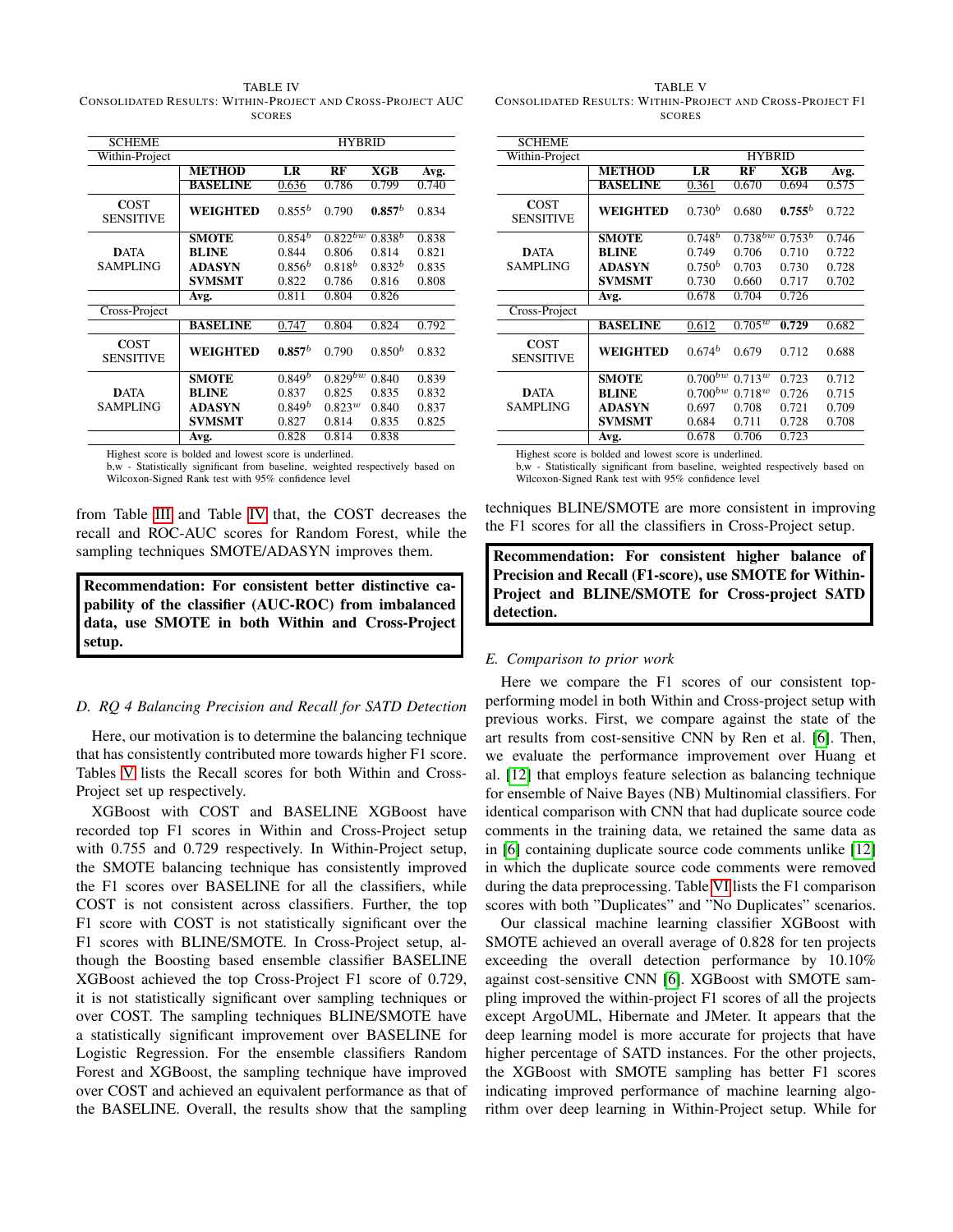TABLE VI F1 COMPARISON

<span id="page-7-1"></span>

|                          | WITHIN-PROJECT                                                                                      |       |                  |       | <b>CROSS-PROJECT</b> |         |                  |       |
|--------------------------|-----------------------------------------------------------------------------------------------------|-------|------------------|-------|----------------------|---------|------------------|-------|
|                          | Duplicates<br>[6]                                                                                   |       | No<br>Duplicates |       | Duplicates<br>[6]    |         | No<br>Duplicates |       |
| Project                  | CNN [6] Our <sup>2</sup> NB [12] Our <sup>2</sup> CNN [6] Our <sup>3</sup> NB [12] Our <sup>3</sup> |       |                  |       |                      |         |                  |       |
| Ant                      | 0.445                                                                                               | 0.690 |                  | 0.476 | 0.660                | 0.627   |                  | 0.554 |
| ArgoUML                  | 0.932                                                                                               | 0.907 | 0.705            | 0.846 | 0.878                | 0.861   | 0.828            | 0.891 |
| Columba                  | 0.741                                                                                               | 0.936 | 0.732            | 0.815 | 0.852                | 0.823   | 0.801            | 0.865 |
| EMF                      | 0.532                                                                                               | 0.778 |                  | 0.696 | 0.679                | 0.483   |                  | 0.522 |
| Hibernate                | 0.887                                                                                               | 0.851 | 0.752            | 0.937 | 0.826                | 0.825   | 0.788            | 0.822 |
| JEdit                    | 0.622                                                                                               | 0.623 | 0.619            | 0.457 | 0.599                | 0.423   | 0.518            | 0.433 |
| <b>JFreeChart</b>        | 0.795                                                                                               | 0.919 | 0.581            | 0.815 | 0.739                | 0.574   | 0.687            | 0.724 |
| <b>JMeter</b>            | 0.867                                                                                               | 0.857 | 0.751            | 0.882 | 0.828                | 0.790   | 0.781            | 0.847 |
| JRuby                    | 0.881                                                                                               | 0.885 | 0.782            | 0.921 | 0.863                | 0.908   | 0.841            | 0.891 |
| SQuirrel                 | 0.813                                                                                               | 0.838 | 0.628            | 0.681 | 0.739                | 0.692   | 0.651            | 0.737 |
| Avg. $(10 \text{ proj})$ | 0.752                                                                                               | 0.828 |                  | 0.753 | 0.766                | 0.701   |                  | 0.726 |
| Avg. $(8 \text{ proj})$  |                                                                                                     |       | 0.693            | 0.794 |                      |         | 0.736            | 0.780 |
| $%$ Improv.              |                                                                                                     | 10.10 |                  | 14.57 |                      | $-9.27$ |                  | 5.45  |

Same data set up as in [\[6\]](#page-10-1) (with duplicate source code comments)

<sup>2</sup> consistent top performer in Within-Project setup: XGBoost with SMOTE

<sup>3</sup> consistent top performer in Cross-Project setup: XGBoost with BLINE

cross-project SATD detection the deep learning CNN model outperformed our consistent top performer in Cross-Project setup XGBoost with BLINE model by 9.27% characterizing the improved feature generalization of source code comments across projects by deep learning model. This hints that for Within-Project SATD detection, classical machine learning with data balancing is better approach than deep learning.

Our consistent top performer outperforms the prior work's [\[12\]](#page-10-7) ensemble of Naive Bayes (NB) classifiers with feature selection balancing technique in both Within and Cross-Project set up by 14.57% and 5.45% respectively. All the improvements in the F1 scores are statistically significant based on Wilcoxon-Signed rank test.

# *F. Impact of Duplicates*

Here we highlight the impact of duplicate source code comments in the training data. From the Table [VI,](#page-7-1) it appears that the inclusion of duplicates can either improve or reduce our models' performance. We can see that the inclusion of duplicates increases the F1 score from 0.753 to 0.828 in the Within-Project setup. At the same time, the inclusion of duplicates decreases the Cross-Project average F1 to 0.726 to 0.701. It is reasonable to think that within a project duplicates can be useful as similar commenting style or copy-paste commenting code can result in exact duplicates. On the other hand for cross-project learning, it appears that learning from duplicates of some other projects reduces performance as such comments are unlikely to be present in the target project.

More detailed project level comparison shows that all the F1 scores under "No Duplicates" have dropped except for the projects Hibernate, JMeter, and JRuby that have a higher number of duplicate SATD comments, with an average of 10% of duplicate SATD comments. The other remaining projects have less than 6% of duplicate SATD comments. This somewhat surprising finding suggests that fewer duplicates below a particular threshold increase the detection performance. While on the other hand, removal of higher duplicates increases the prediction performance as observed in Hibernate, JMeter and JRuby projects. This indicate higher duplicates have a negative impact on the prediction score. Perhaps the feature learning over the same SATD features of duplicate source code comments in the training data does not enable the machine learning classifier to detect new SATD features when subjected to new source code comments in the test data.

In Cross-Project setup, each target project is trained with the data of the 9 other projects, and thus has a higher average of 778 duplicate SATD source code comments. This in contrast with the Within-Project setup's per project average of 87 duplicate SATD source code comments, is much higher. The removal of SATD duplicate comments has improved the overall F1 performance from 0.701 to 0.726 asserting our previous observation that higher duplicates have a negative impact on the prediction performance.

# <span id="page-7-0"></span>V. SATD FEATURE INTERPRETABILITY AND ANALYSIS

In this section, we interpret features from the trained machine learning classifiers and study the impact of the balancing techniques on SATD feature selection. There have been significant recent advances in explaining black-box ML models [\[40\]](#page-10-29)–[\[42\]](#page-10-30). We employ the explainability framework SHAP (SHapley Additive exPlanations) [\[42\]](#page-10-30), due to its feature interpretation capability. SHAP is based on cooperative game theory, where the goal is to predict which groups (coalitions) will emerge from pool of player to collect payoffs. In other words, we use SHAP to see features as players that form coalitions to detect SATD. SHAP uses Shapley value [\[43\]](#page-10-31), and the Shapley value of a feature represents the average contribution of a feature with all possible coalitions. With Shapley values, we identified the number of features that contributed to the prediction, features that have a high impact (features that have higher mean of absolute Shapley values) on the prediction, and the features that do not contribute to the prediction.

We choose the Logistic Regression classifier for JMeter project in Within-Project setup for a brief insight on the impact of balancing techniques for SATD detection. We chose JMeter as an example project as it has 7.79% of SATD instances, close to the overall SATD average of 9.08%. We can see in Table [VII](#page-7-2) that in the JMeter example the performance is in line with previous results. BASELINE has the highest precision but suffers from poor recall while balancing techniques sacrifice little precision to improve recall and therefore offer better overall performance in F1 and ROC-AUC.

<span id="page-7-2"></span>TABLE VII LOGISTIC REGRESSION'S SATD DETECTION PERFORMANCE FOR JMETER (WITHIN-PROJECT)

| <b>Technique</b> | <b>Precision</b> | <b>Recall</b> | F1    | <b>ROC-AUC</b> |
|------------------|------------------|---------------|-------|----------------|
| <b>BASELINE</b>  | 0.875            | 0.389         | 0.538 | 0.692          |
| <b>COST</b>      | 0.784            | 0.806         | 0.795 | 0.892          |
| <b>SMOTE</b>     | 0.848            | 0.778         | 0.812 | 0.882          |
| <b>ADASYN</b>    | 0.829            | 0.806         | 0.817 | 0.895          |
| <b>BLINE</b>     | 0.844            | 0.750         | 0.794 | 0.868          |
| <b>SVMSMT</b>    | 0.871            | 0.750         | 0.806 | 0.870          |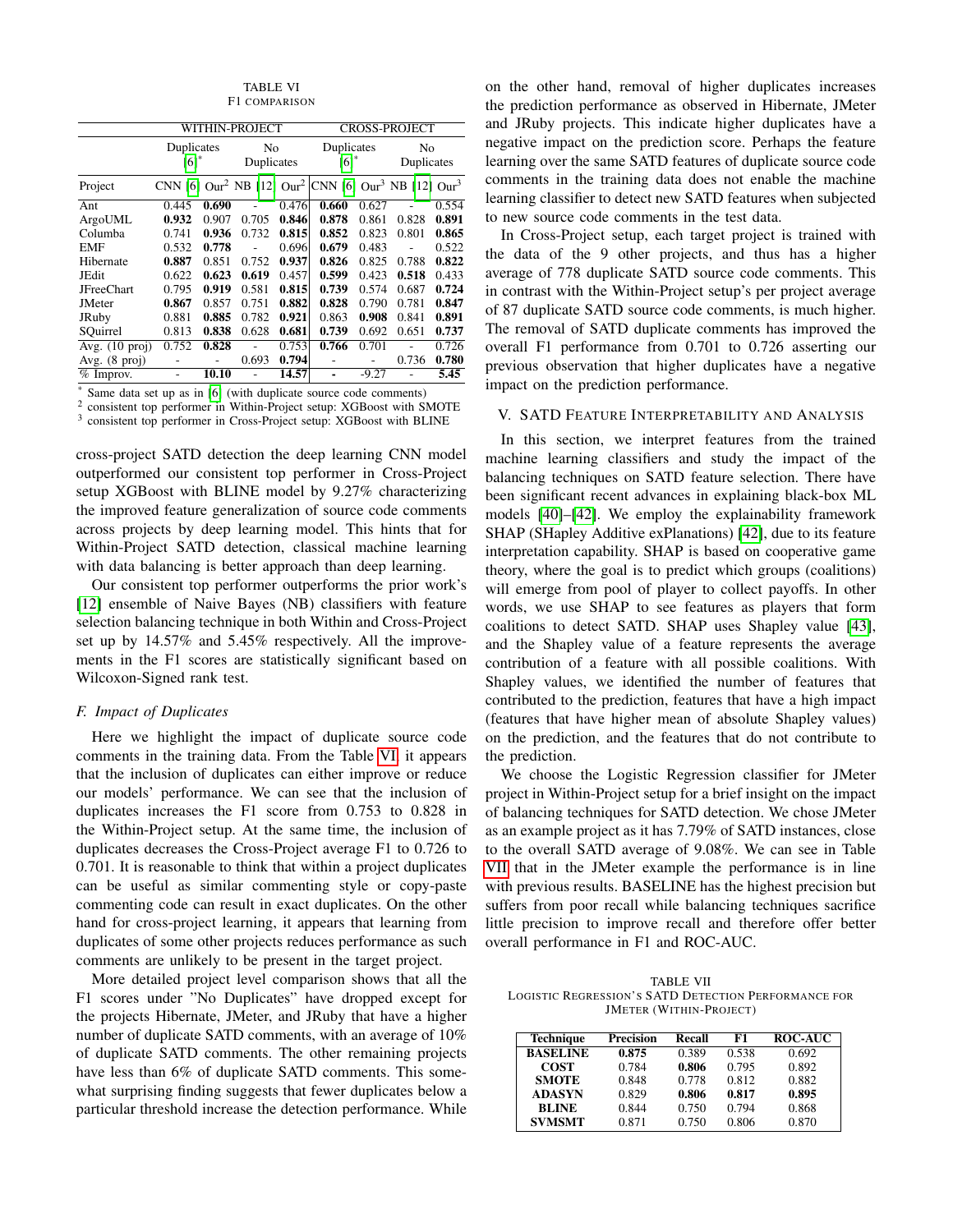Next, we look if balancing techniques differ in terms of features. Table [VIII](#page-8-1) shows the number of features that are contributing or not contributing in each balancing technique, e.g., BASELINE has 875 contributing and 2116 non-contributing features. The table shows also how many new features each balancing technique introduces in comparison to BASELINE. COST echoes its inherent nature (of adjusting instance weight) and introduces 1.4% of new features, while the sampling technique introduces new features between 12-15%, reflecting its new sample synthesis ability.

<span id="page-8-1"></span>TABLE VIII SHAP FEATURE CONTRIBUTION STATISTICS (WITHIN-PROJECT JMETER)

| <b>Technique</b>                            | <b>BASE-</b><br><b>LINE</b> |            |              |              | COST SMOTE ADASYN SVMSMT BLINE |              |
|---------------------------------------------|-----------------------------|------------|--------------|--------------|--------------------------------|--------------|
| Contributing<br>SHAP value $\neq 0$         | 875                         | 870        | 916          | 905          | 914                            | 919          |
| <b>Non-Contributing</b><br>SHAP value $= 0$ | 2116                        | 2121       | 2075         | 2086         | 2077                           | 2072         |
| <b>New Feature count</b><br>New Feature %   |                             | 12<br>1.4% | 124<br>13.5% | 108<br>11.9% | 112<br>12.2%                   | 140<br>15.2% |

Feature count alone cannot tell us if the balancing techniques really are meaningfully different from BASELINE so we also look in to the top contributing features of each. Table [IX](#page-8-2) contains the top 10 features of SATD detection by each of the balancing technique.

<span id="page-8-2"></span>TABLE IX TOP 10 CONTRIBUTING FEATURES (JMETER WITHIN-PROJECT)

| <b>BASE-</b><br><b>LINE</b> | <b>COST</b> |           |         | <b>SMOTE ADASYN SVMSMT</b> | <b>BLINE</b> |
|-----------------------------|-------------|-----------|---------|----------------------------|--------------|
| todo                        | todo        | todo      | todo    | todo                       | todo         |
| hack                        | hack        | hack      | hack    | perhaps                    | perhaps      |
| file                        | later       | appear    | bug     | appear                     | hack         |
| nonjavadoc                  | file        | used      | used    | doe                        | used         |
| fix                         | helper      | doe       | need    | cleaning                   | could        |
| later                       | fix         | nonnls    | number  | fix                        | exception    |
| helper                      | one         | exception | appear  | used                       | improve      |
| yet                         | vet         | improve   | improve | disconnected               | wrapped      |
| encoding                    | nonjavadoc  | perhaps   | allow   | nonnls                     | always       |
| found                       | currently   | later     | reason  | note                       | nonjavadoc   |

The feature 'todo' is the most contributing SATD feature across all the techniques. 'hack' is the second most contributing feature across sampling techniques but does not list in the top 10 of SVMSMT. Similarity to BASELINE is the highest in COST with 8 shared features. Data sampling techniques have lower number of shared features with the BASELINE. SMOTE has 3 (todo, hack, later), ADASYN has 2 (todo, hack), SVMSMT (todo, fix), BLINE (todo, hack, nonjavadoc). So COST is the most similar to BASELINE also in terms of the top 10 contributing features while data sampling techniques have larger differences to BASELINE. When investigating feature importance, in a single project one would suspect that project specific words would have more weight. Indeed this is a difficulty others have experienced when using regression

coefficients as measures of feature importance [\[44\]](#page-10-32). It appears that SHAP avoids this problem as only one project specific word 'nonnls' is seen in the table.

Finally, we explore the newly introduced features in comparison to the BASELINE to understand whether the new features make sense in SATD detection. Table [X](#page-8-3) contains the top 3 features which are new contributing features, i.e., shifted from non-contributing to contributing features by the application of balancing techniques. Feature 'decision' appears in two

<span id="page-8-3"></span>TABLE X TOP 3 INTRODUCED FEATURES (JMETER WITHIN-PROJECT)

| <b>COST</b>    | <b>SMOTE</b> | <b>ADASYN</b> | <b>SVMSMT</b> | <b>BLINE</b> |
|----------------|--------------|---------------|---------------|--------------|
| validation     | decision     | although      | decision      | stopped      |
| initialization | important    | generally     | sensible      | nothing      |
| fetched        | anything     | notused       | extra         | extra        |

techniques and it could very well be used when discussing decisions made while coding. Also feature 'extra' is in two techniques and it could be used referring to code having extra logic. COST technique appears to have words that are the most technical ('validation', 'initialization', 'fetched'), while data sampling techniques introduce new features that appear more appropriate in SATD detection like 'important', 'anything', 'nothing', 'sensible', 'notused', 'extra', 'decision'.

## VI. DISCUSSION

<span id="page-8-0"></span>In this section, we discuss the factors affecting the choice of a balancing technique and the implications to practitioners and researchers. Our results show that no single balancing technique can provide consistent higher performance across multiple metrics. Even though the sampling technique SMOTE has consistently improved Recall, ROC-AUC, and F1 scores of BASELINE across multiple classifiers, the absolute average difference between COST and SMOTE for the same metrics is less than 4%. This suggests performance tradeoff as the crucial parameter for choosing between COST and SMOTE in which the SMOTE incurs an additional data synthesis step while the former does not.

Ensemble classifiers Random Forest and XGBoost handle class imbalance with their algorithmic design. Random Forest creates a random subset of samples to generate multiple decision trees while XGBoost creates more decision trees based on the misclassified samples in the training data. XG-Boost's approach results in higher F1, ROC-AUC, and Recall while Random Forest results in higher Precision. However, the maintenance of Random Forest is more expensive with model training time being 2.5 times than that of the XGBoost.

The real-world application of AI/NLP techniques for SATD detection through source code comments depends heavily on time and resource availability. Limited time and resources could not allow a higher number of incorrectly classified SATD instances, warranting the precise detection of SATD comments. On the contrary, if enough time and resources are available to validate SATD comment classification manually, then extensive detection (recall) of SATD comments should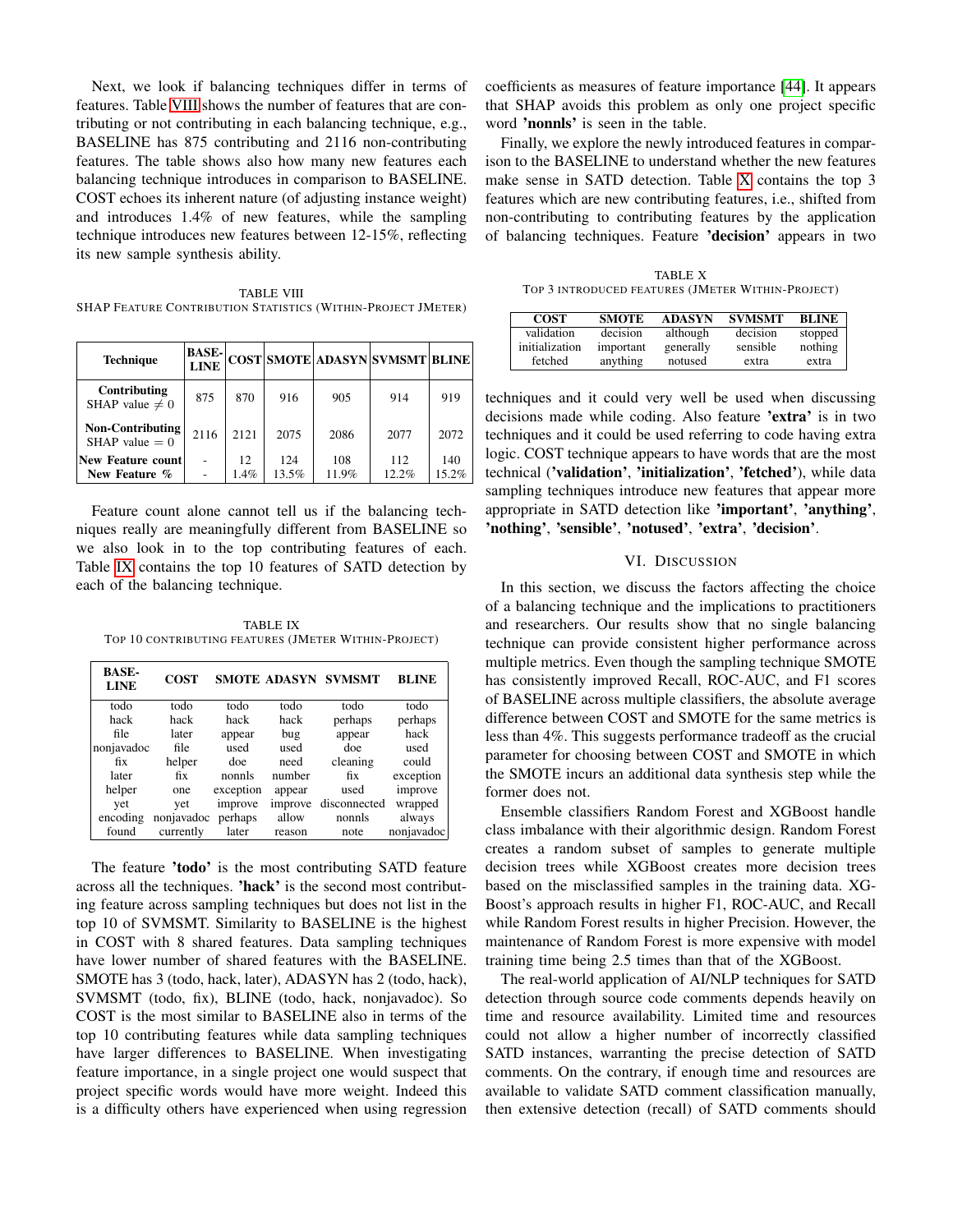be the ideal choice of metric. Our study would enable practitioners and researchers to choose an appropriate balancing technique for NLP-based SATD detection in Within-Project (limited data) and Cross-Project (ample data) setup.

Another important implication for researchers is the removal of duplicate source code comments in the training data. Even though the duplicate source code comments accompanied with duplicate source code are to be treated as separate technical debt candidates, such duplicate comments should be avoided while training machine learning models as they affect the prediction scores.

#### VII. THREATS TO VALIDITY

<span id="page-9-4"></span>The superior performance of classical machine learning algorithm XGBoost in Within-Project set up over Deep Learning algorithm Convolution Neural Network might be due to the limited training data size with an average of 3,442 source code comments. Even though the source code comments within a project will always be lesser than consolidated source code comments from multiple projects, the Within-Project setup's training data size might play a vital role in the classical machine learning algorithm's improved performance. The data sampling rate of all the evaluated sampling techniques have been evaluated at 1.0 (maximum), in our study, for realizing an even class distribution between technical debt and nontechnical debt classes. The SATD detection performance of each evaluation metric is highly susceptible to change if the sampling rate changes.

The balancing technique recommendations from this study are based on the source code comments data with an average class imbalance ratio of 9.08% between SATD and non-SATD classes. All the balancing techniques employed in this study have been evaluated for the class imbalance ratio of 1:10 approximately (for every one technical debt source code comment, there are ten non-technical debt source code comments). A higher or lower class imbalance ratio before applying a balancing technique might have a different impact on the evaluation metrics. More research should identify the threshold for the ideal class imbalance ratio for improved SATD detection performance.

Another crucial factor that might impact the generalizability of our results is the choice of machine learning models. The applicability of our recommendations might vary for different machine learning classifiers.

#### VIII. CONCLUSION

<span id="page-9-5"></span>In this study, we investigated the effectiveness of multiple balancing techniques to detect SATD comments from imbalanced data. Our study is based on a manually labeled dataset from 10 open source projects. We make four contributions.

First, we studied the performance of balancing techniques. We found that SMOTE provides the most consistent improvement for Recall, ROC-AUC and F1 in Within and Cross-Project SATD detection for all the classifiers included in this study. However, if one does not want the extra data synthesis step in SMOTE sampling, the classifier level COST (class weight) balancing technique is a potential alternate. The ensemble (classifier level balancing technique) algorithm (Random Forest and XGBoost) achieved the best Cross-Project Precision and F1 scores in imbalanced data without explicit balancing technique such as COST or SMOTE. This shows that, for Cross-Project SATD detection in imbalanced data focusing on high Precision or high F1, the Bagging or Boosting ensemble techniques serves as a potential choice apart from sampling technique.

Second, we compare our results to previous works in SATD detection that include feature selection based Naive Bayes Multinomial [\[12\]](#page-10-7) and COST based CNN [\[6\]](#page-10-1). Our topperforming XGBoost with SMOTE/BLINE sampling technique outperforms Huang et al.'s [\[12\]](#page-10-7) approach by 14.57% and 5.45% in both Within and Cross-Project setup respectively. Then, in comparison with the state of the art CNN, we find that our consistent top performer in terms of F1 score (XGBoost with SMOTE) beats CNN in Within-Project SATD detection, offering a 10% improvement. However, in Cross-Project SATD detection, our top performer loses to CNN by 9%. For SATD detection, it suggests that in a Within-Project setup, classical ML is a better choice. However, the deep learning approach shows improved generalization capability in cross-project setup.

Third, our feature analysis shows that all techniques use a similar set of features with at least 85% of features being the same in all techniques. Sampling techniques have a larger difference to BASELINE than to COST technique. Highly shared top features were the words "todo" and "hack". Sampling techniques also appear to be able to introduce new feature words that are sensible in the SATD context which further support their consistent improved performance over COST.

Fourth, we developed a SATD classification tool based on this study that works in two modes, online and batch. Our web tool's batch mode would help reduce the initial efforts for labeling a huge volume of source code comments data.

In the future, we intend to apply and evaluate deep learning architectures for SATD detection from source code comments. In particular we are keen to explore the capability of BERT (a transfer learning scheme, that is already pre-trained on a huge corpus) for SATD detection in imbalanced data.

#### ACKNOWLEDGEMENT

The authors acknowledge the financial support by the Academy of Finland (grant ID 328058) and computational infrastructure by CSC Finland.

## **REFERENCES**

- <span id="page-9-0"></span>[1] M. Kuutila, M. Mäntylä, U. Farooq, and M. Claes, "Time pressure in software engineering: A systematic review," *Information and Software Technology*, vol. 121, p. 106257, 2020.
- <span id="page-9-1"></span>[2] A. Potdar and E. Shihab, "An exploratory study on self-admitted technical debt," in *2014 IEEE International Conference on Software Maintenance and Evolution*. IEEE, 2014, pp. 91–100.
- <span id="page-9-2"></span>[3] R. Longadge and S. Dongre, "Class imbalance problem in data mining review," *arXiv preprint arXiv:1305.1707*, 2013.
- <span id="page-9-3"></span>[4] F. Thabtah, S. Hammoud, F. Kamalov, and A. Gonsalves, "Data imbalance in classification: Experimental evaluation," *Information Sciences*, vol. 513, pp. 429–441, 2020.